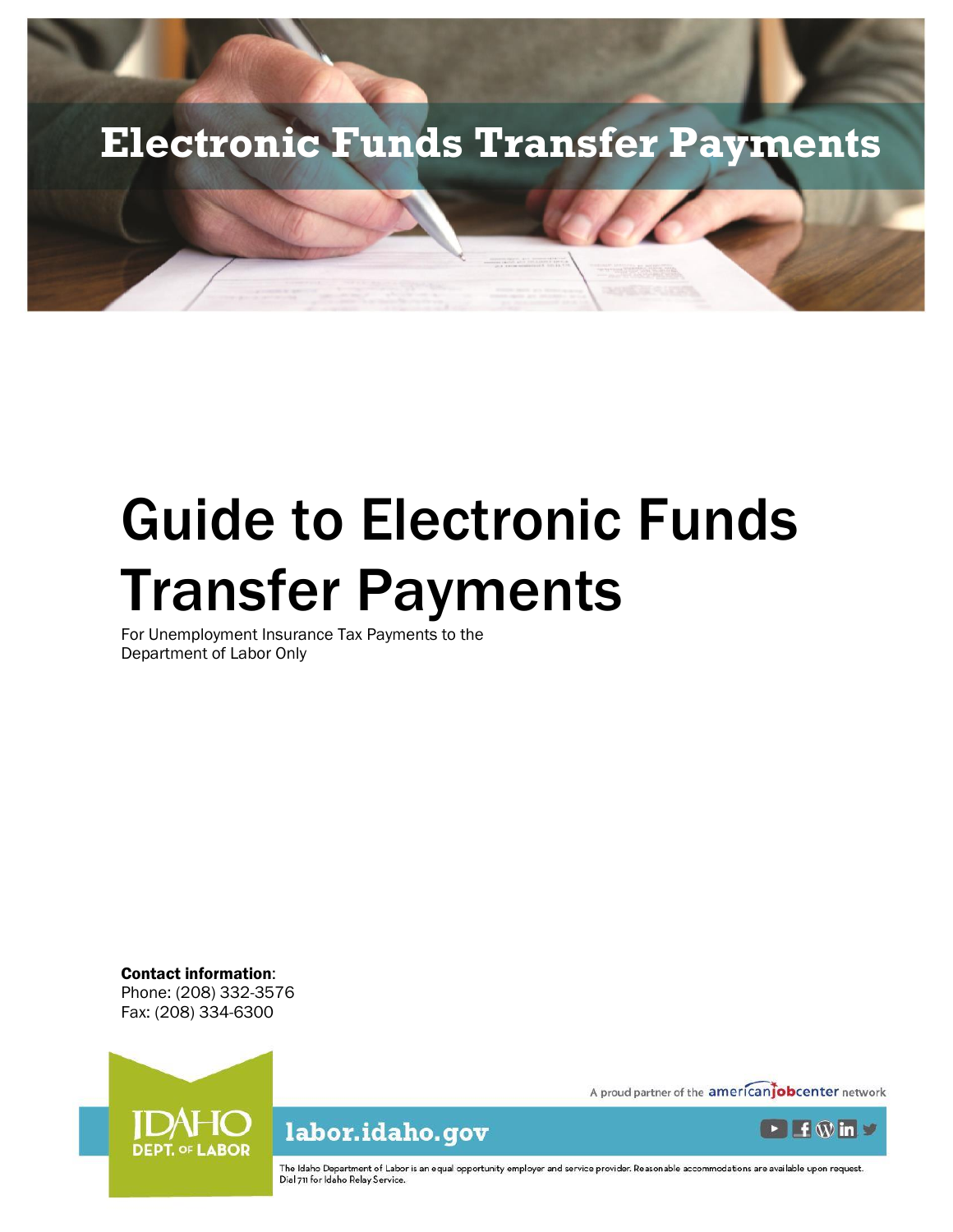## **GENERAL INFORMATION**

Since July 1, 1988, the state of Idaho has required all tax payments of \$100,000 or more to be paid by electronic funds transfer or EFT (Idaho Code §67-2026). In July 1997, this law was amended to include all payments of \$100,000 or more and to require that such payments be made through the Automated Clearing House (ACH) system:

#### 67-2026. Taxes, Fees and other amounts to be paid by electronic funds transfer --

*Exception: (1) Except as allowed in subsection (3) of this section,* all taxes and additional amounts of interest, penalty or fees payable together with taxes and all other fees and amounts which are payable to the

state must be paid by electronic funds transfer whenever the amount paid or payable is one hundred thousand dollars (\$100,000) or greater. Whenever the payment of taxes is required to be made by electronic

funds transfer under this section and the due date falls on a Saturday, Sunday, or legal holiday, the payment

may be made on the first business day thereafter.

(2) All electronic funds transfers to the state, whether or not required by this section, shall be made through the automated clearing house system (ACH) operated by the federal reserve by the ACH debit or ACH credit method and shall include related addenda or messages necessary for:

(a) Coordinating the filing of tax returns or other reports with the payment of taxes and all other fees and amounts by electronic funds transfer; and

(b) Ensuring the proper receipt and crediting of the payment.

(3) No individual shall be required to make payment to the state by electronic funds transfer of any taxes, fees or amounts payable to the state, regardless of amount, when such taxes, fees or amounts are payable pursuant to section  $63-3024^{\frac{1}{x}}$ , Idaho Code. However, if an individual elects to make payment by electronic funds transfer of income tax or any fees and amounts associated with income tax liability, such electronic funds transfer shall adhere to the provisions for electronic funds transfer as specified in this section. For the purposes of this subsection (3), the definition of "individual" shall be as the term is defined in section 63-3008\*, Idaho Code.

(4) The state treasurer shall adopt procedures necessary to implement the provisions of this section.

*\* Please see pages 7 and 8 for Idaho Code sections 63-3024 and 63- 3008.*

The ACH system is a nationwide network used by the Federal Reserve to exchange and settle financial transactions. EFT is a safe and efficient procedure for transferring payments into the state treasury, helping to ensure that payments are received by their due dates.

Please follow this guide to implement EFT by the Automated Clearing House method for your payments of \$100,000 or greater. The State Treasurer's Office also encourages use of EFT/ACH for payments less than \$100,000, although the law does not require it.

The Department of Labor accepts Automated Clearing House Credit (ACH Credit) payments for Unemployment Insurance tax payments.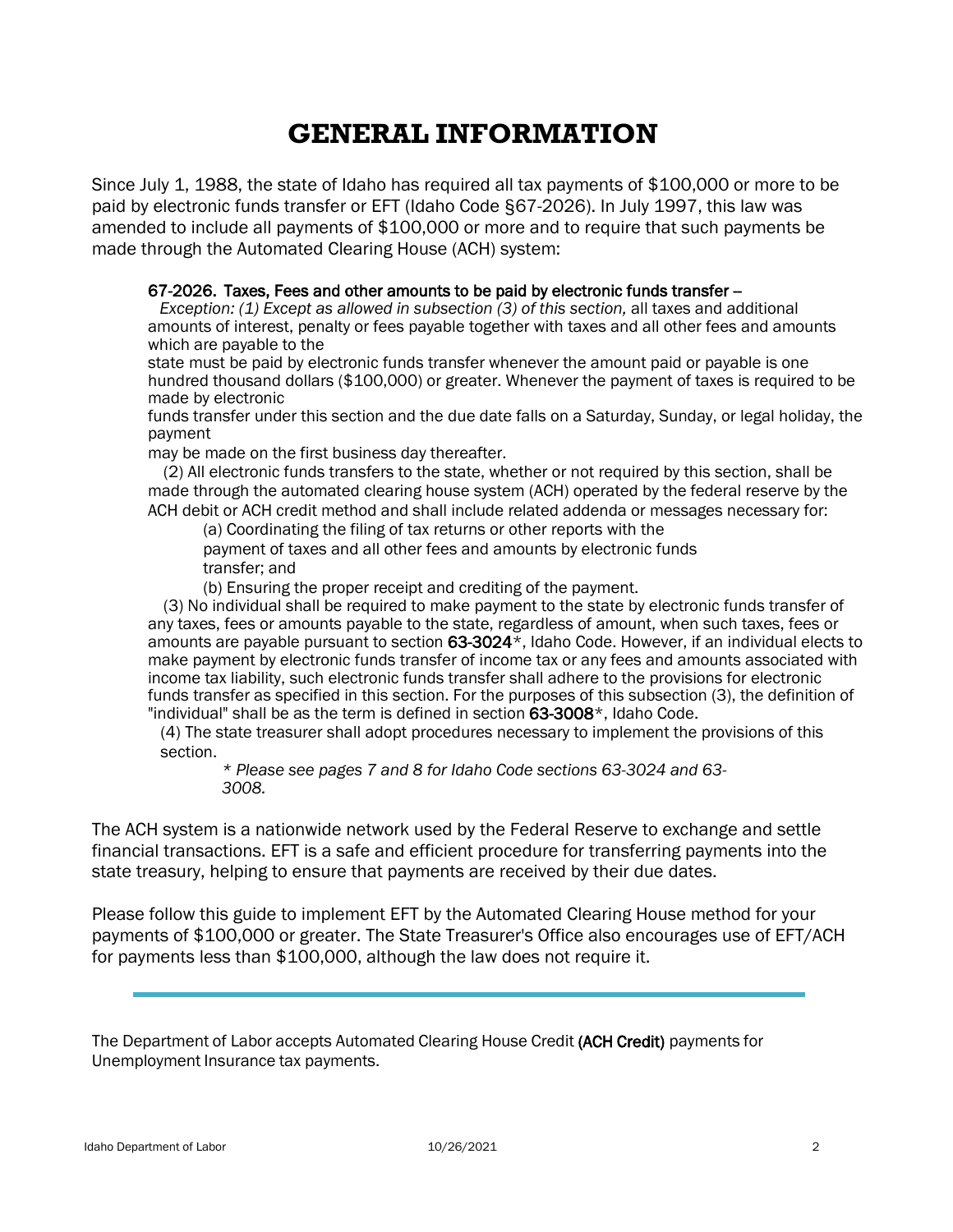## **ACH CREDIT INSTRUCTIONS**

For Unemployment Insurance Tax Payments Only

- Contact your bank to determine what ACH origination services it offers. *Allow your financial institution at least 30 days prior to the first payment due date for initial setup.*
- Your bank must transmit your payment to the Idaho State Treasurer using the TXP addenda record. See page 3 for TXP conventions. Contact the Idaho Department of Labor to receive the bank account information.
- **EXECT** At least one business day prior to the payment due date, contact your bank to initiate transmission of credit and addenda information to the state treasurer's account.

Payments made by ACH/EFT must be in the state treasurer's bank account on or before the due date. Exception: When a payment due date falls on a weekend or legal holiday the payment is due the next business day.

#### **Idaho Unemployment Insurance Tax Payment Contact**

Agency and Tax Type Code *Department of Labor* (Unemployment insurance: 13090)

Phone: (208) 332-3576 Fax: (208) 334-6300

**Contact Number Mailing Address** 

Attn: Accounting 317 W. Main St. Boise, ID 83735-0610